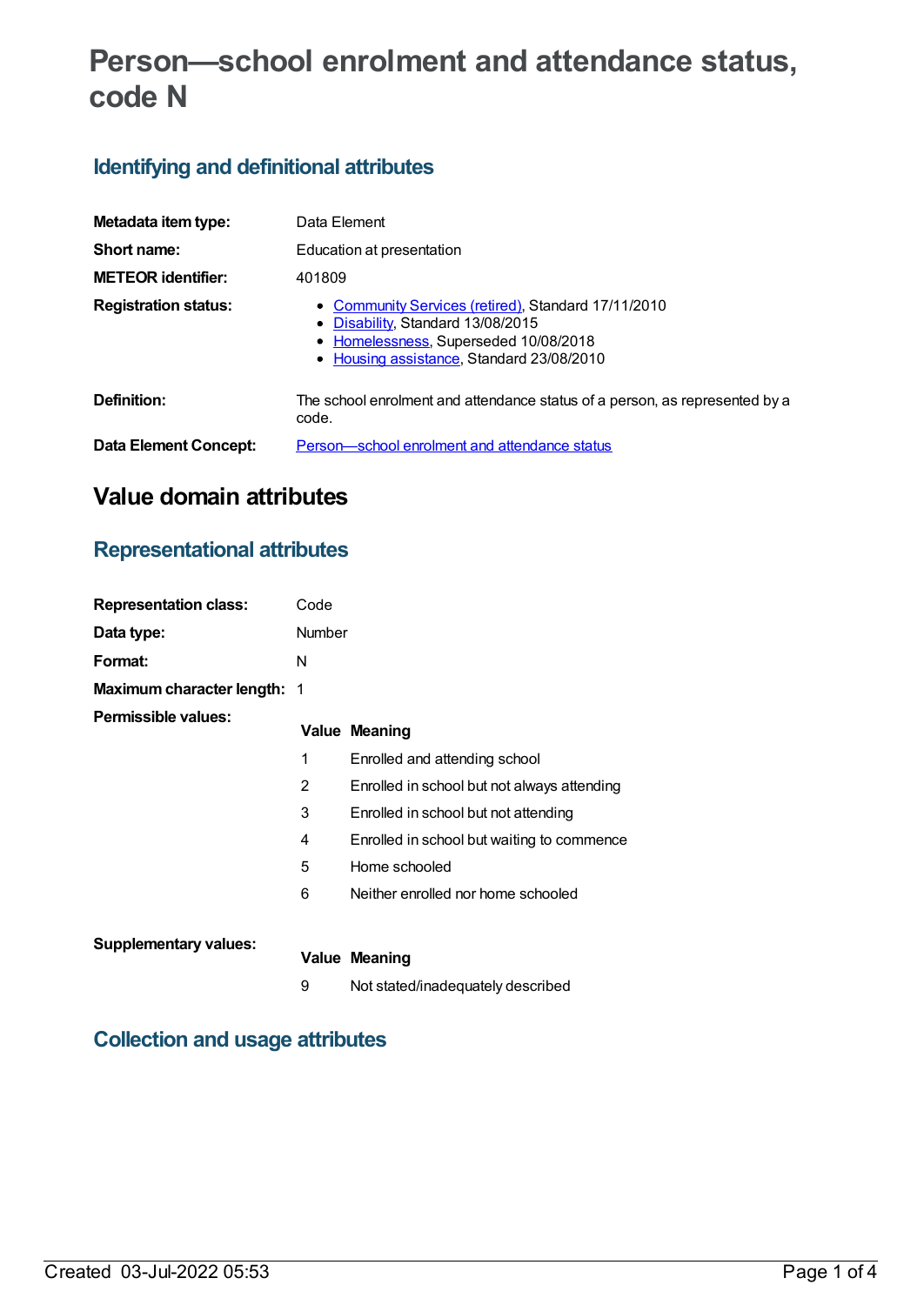**Guide for use:** CODE 1 Enrolled and attending school This option is used when the person is enrolled in school and regularly attends school. CODE 2 Enrolled in school but not always attending This option is used when the person is enrolled in school but regularly does not attend school for reasons other than health related reasons. CODE 3 Enrolled in school but not attending This option is used when the person is not attending school and the school year or term is considered to be fully commenced. CODE 4 Enrolled in school but waiting to commence This option is used when the person is enrolled in school but the school year or term has not yet commenced. CODE 5 Home schooled This option is used when the person is educated at home, typically by parents but sometimes by tutors, rather than in other formal settings of public or private school. It may also refer to instruction in the home under the supervision of correspondence schools, distance education, or School of the Air. CODE 6 Neither enrolled nor home schooled This option is used when the person is neither enrolled in a school, nor is home schooled. **Data element attributes Collection and usage attributes Guide for use:** This item is collected at the time of presentation to an agency for assistance. **Relational attributes**

| <b>Related metadata</b><br>references:                      | Has been superseded by <b>Person</b> school enrolment and attendance status, code<br>$\underline{\mathsf{N}}$                     |
|-------------------------------------------------------------|-----------------------------------------------------------------------------------------------------------------------------------|
|                                                             | Homelessness, Standard 10/08/2018<br>$\bullet$                                                                                    |
| <b>Implementation in Data Set</b><br><b>Specifications:</b> | Disability services client details clusterCommunity Services (retired), Standard<br>10/04/2013<br>Disability, Standard 13/08/2015 |
|                                                             | Specialist Homelessness Services NMDS 2011Homelessness, Superseded<br>01/05/2013<br>Housing assistance, Superseded 01/05/2013     |
|                                                             | Implementation start date: 01/07/2011                                                                                             |
|                                                             | <b>DSS</b> specific information:                                                                                                  |
|                                                             | In the Specialist Homelessness Services NMDS this data element is collected for<br>all clients aged 18 years and under.           |
|                                                             | Specialist Homelessness Services NMDS 2012-13 Homelessness, Superseded<br>01/05/2013                                              |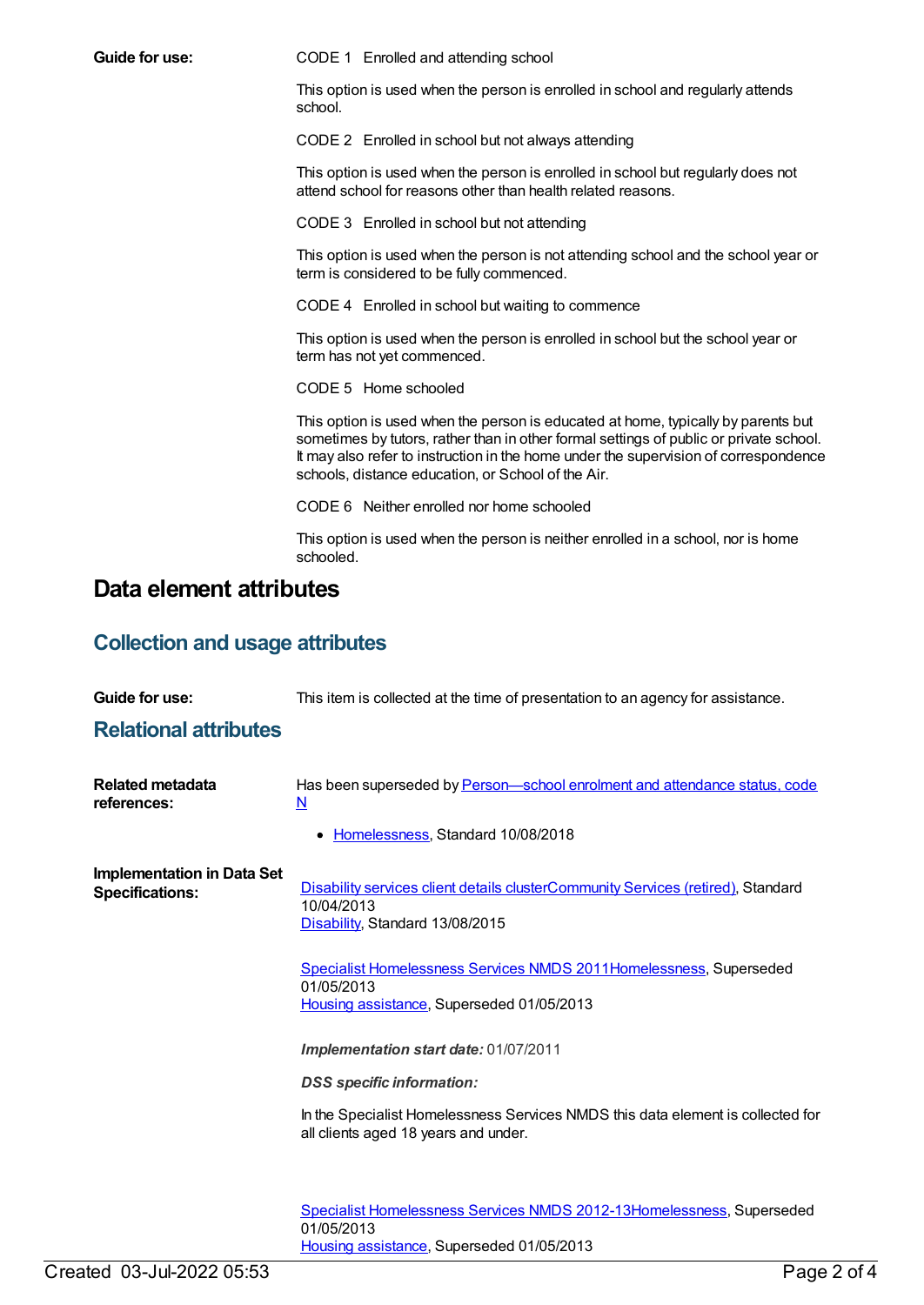#### *Implementation start date:* 01/07/2012

*Implementation end date:* 30/06/2013

*DSS specific information:*

In the Specialist Homelessness Services NMDS this data element is collected for all clients aged 18 years and under.

Specialist [Homelessness](https://meteor.aihw.gov.au/content/505626) Services NMDS 2013-1[4Homelessness](https://meteor.aihw.gov.au/RegistrationAuthority/14), Superseded 26/08/2014 Housing [assistance](https://meteor.aihw.gov.au/RegistrationAuthority/11), Superseded 26/08/2014

*Implementation start date:* 01/07/2013

*Implementation end date:* 30/06/2014

*Conditional obligation:*

In the Specialist Homelessness Services NMDS this data element is collected for all clients from age 4 to 18 years (inclusive). This data element is not collected for children aged 4 years who have not started school.

*DSS specific information:*

In the Specialist Homelessness Services NMDS, this data element is collected at the date of presentation.

This collection records a response of Don't Know (CODE 99), which is equivalent to the code Not stated/Inadequately described (CODE 99) in the Standard.

Specialist [Homelessness](https://meteor.aihw.gov.au/content/581255) Services NMDS 2014-1[5Homelessness](https://meteor.aihw.gov.au/RegistrationAuthority/14), Superseded 24/11/2016 Housing [assistance](https://meteor.aihw.gov.au/RegistrationAuthority/11), Superseded 24/11/2016

*Implementation start date:* 01/07/2014

*Implementation end date:* 30/06/2015

*Conditional obligation:*

In the Specialist Homelessness Services NMDS this data element is collected for all clients from age 4 to 18 years (inclusive). This data element is not collected for children aged 4 years who have not started school.

*DSS specific information:*

In the Specialist Homelessness Services NMDS, this data element is collected at the date of presentation.

This collection records a response of Don't Know (CODE 99), which is equivalent to the code Not stated/Inadequately described (CODE 99) in the Standard.

Specialist [Homelessness](https://meteor.aihw.gov.au/content/658005) Services NMDS 2015-1[7Homelessness](https://meteor.aihw.gov.au/RegistrationAuthority/14), Superseded 24/11/2016